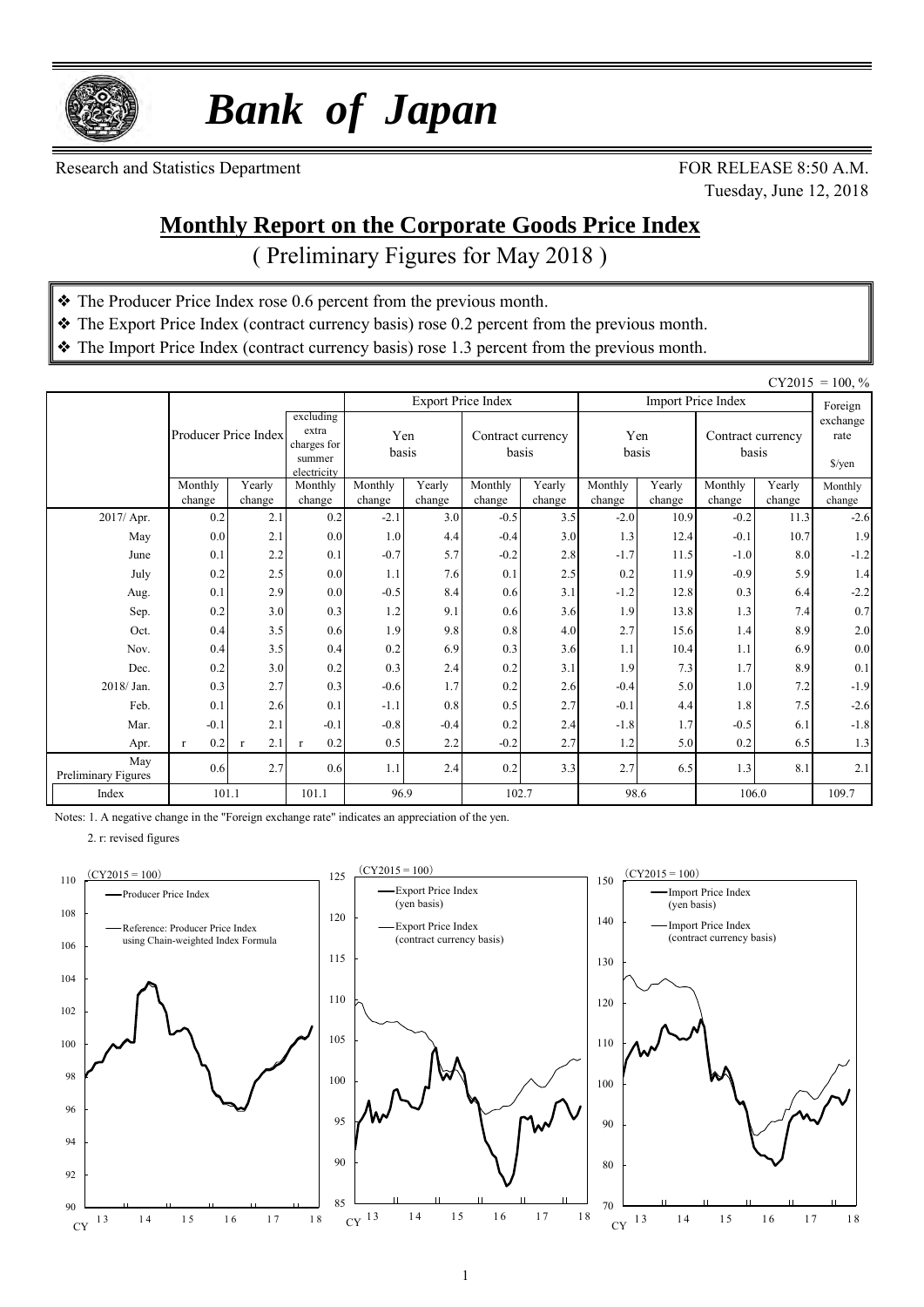## (Commodities contributing to the monthly changes in May 2018)

| Producer Price Index                           |                           | Monthly change $0.6\%$                                                                               |  |  |  |  |
|------------------------------------------------|---------------------------|------------------------------------------------------------------------------------------------------|--|--|--|--|
| Groups                                         | Contribution<br>to change | Commodities                                                                                          |  |  |  |  |
| Petroleum & coal products                      | $0.28 \%$                 | Gasoline, Gas oil, Fuel oil A                                                                        |  |  |  |  |
| Electric power, gas & water                    | $0.10 \%$                 | Industrial extra high tension power, Commercial high tension<br>power, Industrial high tension power |  |  |  |  |
| Chemicals & related products                   | $0.10 \%$                 | Xylene, Butane & butylene, Ethylene                                                                  |  |  |  |  |
| Agriculture, forestry $\&$ fishery<br>products | $0.05 \%$                 | Pork, Polished rice, Beef                                                                            |  |  |  |  |
| Nonferrous metals                              | $0.03\%$                  | Unwrought primary $&$ secondary aluminum alloys,<br>Unwrought copper, Copper wire rods               |  |  |  |  |
| Iron & steel                                   | $0.02 \%$                 | Light steel bars, Shearing $\&$ slitting products (steel sheets),<br>Stainless steel pipes & tubes   |  |  |  |  |
| General purpose machinery                      | $0.01 \%$                 | Commercial air conditioners, Metal valves, Speed changers                                            |  |  |  |  |
| Scrap & waste                                  | $0.01 \%$                 | Iron & steel scrap, Aluminum & aluminum alloy scrap                                                  |  |  |  |  |

| Export Price Index (contract currency basis)                    |                           | Monthly change $0.2\%$                                                                                             |
|-----------------------------------------------------------------|---------------------------|--------------------------------------------------------------------------------------------------------------------|
| Groups                                                          | Contribution<br>to change | Commodities                                                                                                        |
| Other primary products $\&$<br>manufactured goods               | $0.29 \%$                 | Artificial graphite electrodes, Gas oil, Jet fuel oil & kerosene                                                   |
| Electric & electronic products                                  | $-0.05\%$                 | MOS memory integrated circuits, Silicon wafers, Unit parts                                                         |
| General purpose, production<br>& business oriented<br>machinery | $-0.02\%$                 | Printing, plate making & bookbinding machinery, Industrial<br>robots, Analytical instruments                       |
| Transportation equipment                                        | $-0.02 \%$                | Standard passenger cars (gasoline cars), Internal combustion<br>diesel engines for marine vessels, Standard trucks |

| Import Price Index (contract currency basis)                    |                           | Monthly change $1.3\%$                                            |
|-----------------------------------------------------------------|---------------------------|-------------------------------------------------------------------|
| Groups                                                          | Contribution<br>to change | Commodities                                                       |
| Petroleum, coal & natural gas                                   | $1.01\%$                  | Crude petroleum, Naphtha, Liquefied natural gas                   |
| Metals & related products                                       | $0.26 \%$                 | Iron ores, Unwrought nickel, Copper ores                          |
| Beverages & foods and<br>agriculture products for food          | $0.05 \%$                 | Corn, Chicken, Pork                                               |
| Chemicals & related products                                    | $0.04\%$                  | Saturated polyester resins, Methanol, Polyamide resins            |
| General purpose, production<br>& business oriented<br>machinery | $0.04\%$                  | Medical equipment                                                 |
| Electric & electronic products                                  | $-0.10 \%$                | Cellular phones, Storage media, MOS memory integrated<br>circuits |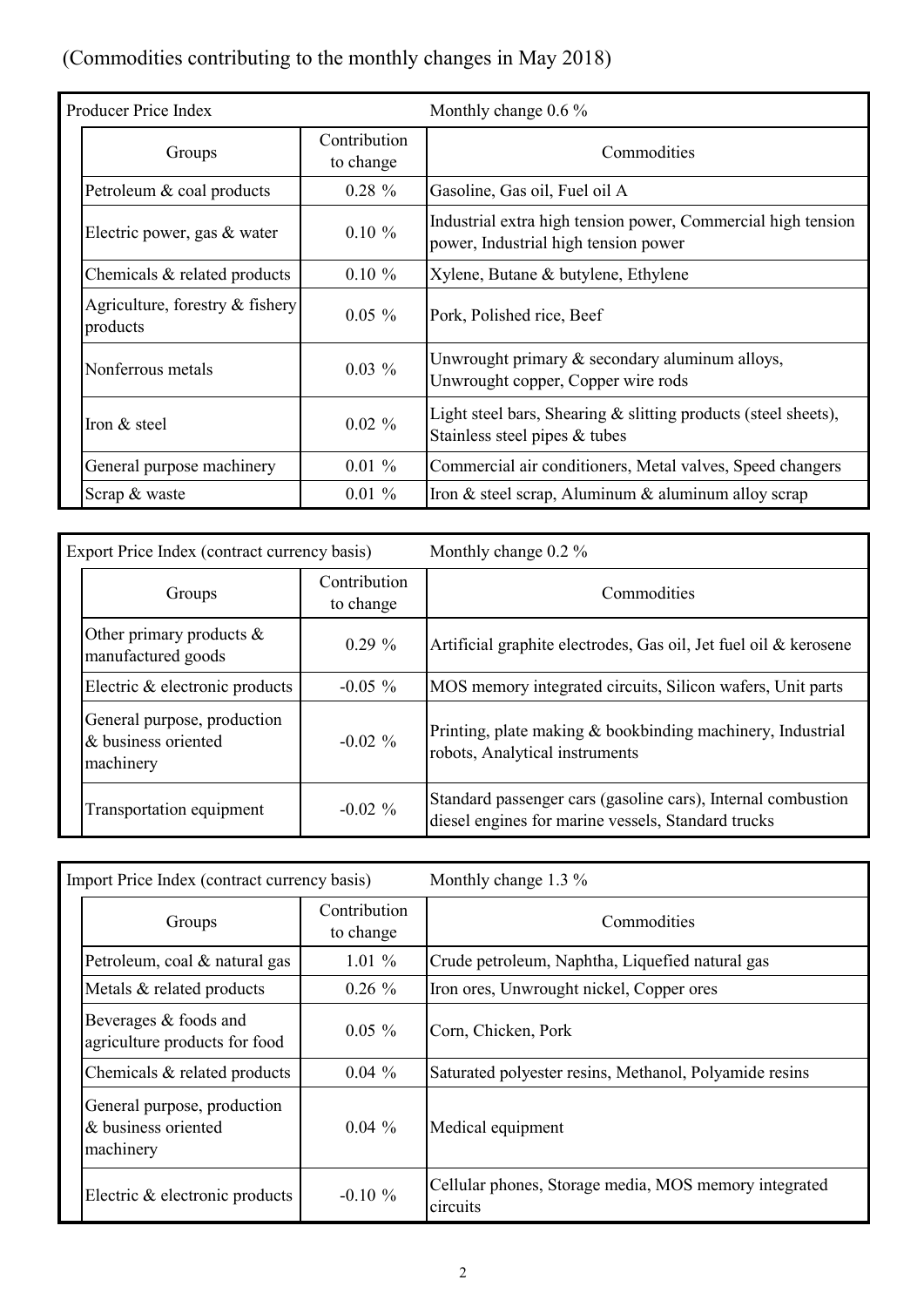#### Producer Price Index ( Preliminary Figures for May 2018 )

 $CY2015 = 100, \%$ 

|                                                |         |       |              |                   | Monthly |             |                   | Yearly  |             |                   |
|------------------------------------------------|---------|-------|--------------|-------------------|---------|-------------|-------------------|---------|-------------|-------------------|
|                                                | Weight  | Index |              | Previous<br>month | change  |             | Previous<br>month | change  |             | Previous<br>month |
| All commodities                                | 1,000.0 | 101.1 | $\mathbf r$  | 100.5             | 0.6     | $\mathbf r$ | 0.2               | 2.7     | $\mathbf r$ | 2.1               |
| excluding extra charges for summer electricity | 1,000.0 | 101.1 | $\mathbf r$  | 100.5             | 0.6     | $\mathbf r$ | 0.2               | 2.7     | $\mathbf r$ | 2.1               |
| Beverages & foods                              | 141.6   | 100.4 | $\Gamma$     | 100.4             | 0.0     | $\mathbf r$ | 0.3               | 0.5     | $\mathbf r$ | $0.2\,$           |
| Textile products                               | 9.6     | 101.0 | $\mathbf r$  | 100.9             | 0.1     | $\mathbf r$ | 0.2               | 1.3     | $\mathbf r$ | 1.4               |
| Lumber & wood products                         | 9.2     | 105.6 |              | 105.7             | $-0.1$  |             | 0.2               | 3.1     |             | 3.2               |
| Pulp, paper & related products                 | 27.7    | 101.8 | $\mathbf r$  | 101.8             | 0.0     | $\mathbf r$ | 0.5               | 2.9     | $\mathbf r$ | 2.9               |
| Chemicals & related products                   | 89.2    | 96.9  | $\mathbf r$  | 95.8              | 1.1     | $\mathbf r$ | $-1.9$            | 2.0     | $\mathbf r$ | 1.2               |
| Petroleum & coal products                      | 59.5    | 114.7 | $\mathbf r$  | 110.0             | 4.3     | $\mathbf r$ | 1.8               | 19.4    | $\mathbf r$ | 11.4              |
| Plastic products                               | 38.2    | 96.7  | $\mathbf r$  | 96.5              | 0.2     | $\mathbf r$ | 0.2               | $0.8\,$ | $\mathbf r$ | $0.6\,$           |
| Ceramic, stone & clay products                 | 23.3    | 101.1 | $\mathbf r$  | 101.1             | 0.0     | $\mathbf r$ | 1.0               | 1.7     | $\mathbf r$ | 1.5               |
| Iron & steel                                   | 51.7    | 107.8 | $\Gamma$     | 107.5             | 0.3     | $\mathbf r$ | 0.8               | 4.4     | $\mathbf r$ | 4.7               |
| Nonferrous metals                              | 27.1    | 103.7 |              | 102.6             | 1.1     |             | 0.7               | 9.3     |             | 7.5               |
| Metal products                                 | 40.0    | 103.5 |              | 103.5             | 0.0     |             | 0.8               | 2.1     |             | 2.6               |
| General purpose machinery                      | 27.2    | 100.5 | $\mathbf r$  | 100.1             | 0.4     | $\mathbf r$ | 0.2               | 0.6     | $\mathbf r$ | $0.2\,$           |
| Production machinery                           | 41.1    | 101.1 | $\mathbf r$  | 101.0             | 0.1     | $\mathbf r$ | 0.3               | 0.9     | $\mathbf r$ | $-0.1$            |
| Business oriented machinery                    | 16.2    | 101.9 | $\mathbf{r}$ | 101.8             | 0.1     | $\mathbf r$ | $-1.2$            | 0.2     | $\mathbf r$ | $-0.1$            |
| Electronic components & devices                | 24.5    | 98.2  |              | 98.3              | $-0.1$  | r           | 0.5               | 0.5     | r           | 0.8               |
| Electrical machinery & equipment               | 52.7    | 95.1  |              | 95.3              | $-0.2$  |             | 0.7               | $-0.8$  |             | $-0.9$            |
| Information & communications equipment         | 20.8    | 97.5  | $\mathbf r$  | 97.5              | 0.0     | $\mathbf r$ | $-0.4$            | $-0.9$  | $\mathbf r$ | $-0.8$            |
| Transportation equipment                       | 140.7   | 98.6  | $\mathbf r$  | 98.6              | $0.0\,$ | $\mathbf r$ | $-0.1$            | $-0.2$  | $\mathbf r$ | $-0.1$            |
| Other manufacturing industry products          | 48.0    | 100.4 | $\mathbf r$  | 100.5             | $-0.1$  | $\mathbf r$ | 0.2               | 0.4     | $\mathbf r$ | $0.4\,$           |
| Agriculture, forestry & fishery products       | 35.8    | 110.3 |              | 108.8             | $1.4\,$ |             | $-0.2$            | 4.2     |             | 2.6               |
| Minerals                                       | 3.9     | 97.0  | $\mathbf r$  | 97.0              | $0.0\,$ | $\mathbf r$ | $0.6\,$           | $2.8\,$ | $\mathbf r$ | 3.7               |
| Electric power, gas & water                    | 67.1    | 95.2  | $\mathbf r$  | 93.7              | 1.6     | $\mathbf r$ | 1.1               | 4.8     | $\mathbf r$ | 6.0               |
| Scrap & waste                                  | 4.9     | 134.8 |              | 132.7             | 1.6     |             | $-5.4$            | 26.1    |             | 14.1              |

Notes: 1. The index of "All commodities excluding extra charges for summer electricity" adjusts extra charges applied during summer season from July to September.

2. r: revised figures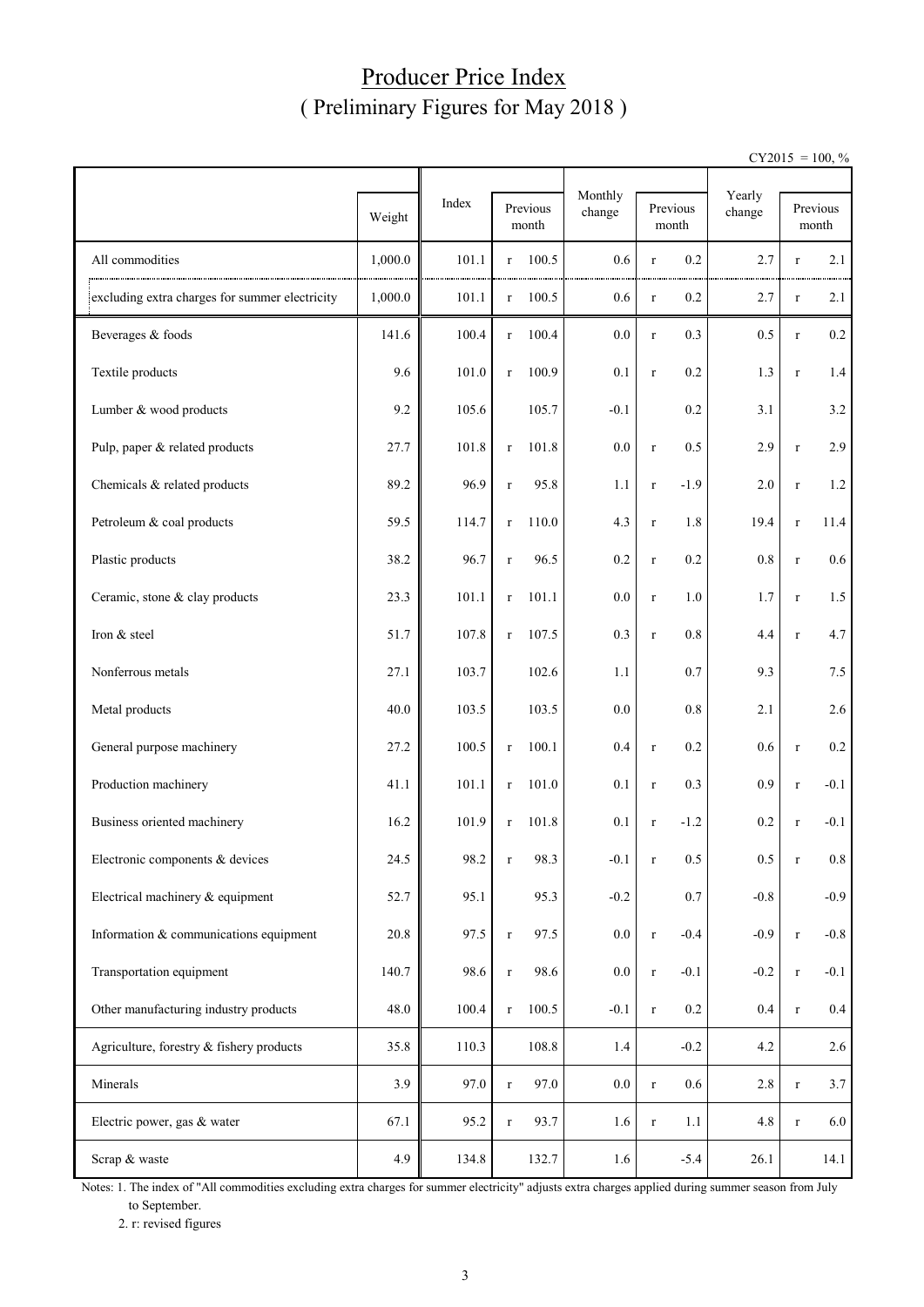## Export Price Index ( Preliminary Figures for May 2018 )

 $CY2015 = 100, \%$ 

|                                                                |         |              | Index                             |         | Monthly change         |                               | Yearly change |                        |                               |  |
|----------------------------------------------------------------|---------|--------------|-----------------------------------|---------|------------------------|-------------------------------|---------------|------------------------|-------------------------------|--|
|                                                                | Weight  | Yen<br>basis | Yen<br>Previous<br>basis<br>month |         | Previous<br>month      | Contract<br>currency<br>basis | Yen<br>basis  | Previous<br>month      | Contract<br>currency<br>basis |  |
| All commodities                                                | 1,000.0 | 96.9         | 95.8                              | 1.1     | 0.5                    | 0.2                           | 2.4           | 2.2                    | 3.3                           |  |
| Textiles                                                       | 13.8    | 92.1         | 91.0<br>$\mathbf{r}$              | 1.2     | 0.8<br>$\mathbf{r}$    | 0.2                           | $-0.2$        | 0.2<br>$\mathbf{r}$    | 0.6                           |  |
| Chemicals & related products                                   | 98.4    | 105.6        | 103.9                             | 1.6     | $-0.1$                 | 0.1                           | 7.4           | 5.6                    | 9.3                           |  |
| Metals & related products                                      | 108.5   | 110.9        | $r$ 109.1                         | 1.6     | 1.0<br>$\mathbf{r}$    | $0.0\,$                       | 11.0          | 8.7<br>$\mathbf{r}$    | 12.9                          |  |
| General purpose, production $&$<br>business oriented machinery | 189.4   | 96.5         | 96.3<br>$\mathbf{r}$              | 0.2     | 0.2<br>$\mathbf{r}$    | $-0.2$                        | $-0.2$        | 0.8<br>$\mathbf{r}$    | $-0.4$                        |  |
| Electric & electronic products                                 | 205.5   | 90.9         | 90.2<br>$\mathbf{r}$              | $0.8\,$ | $-0.2$<br>$\mathbf{r}$ | $-0.2$                        | $-1.6$        | $-1.0$<br>$\mathbf{r}$ | $-0.8$                        |  |
| Transportation equipment                                       | 285.2   | 93.6         | 93.0                              | 0.6     | 1.0                    | $-0.1$                        | $-0.4$        | 0.1                    | 0.2                           |  |
| Other primary products $\&$<br>manufactured goods              | 99.2    | 96.2         | 92.2                              | 4.3     | 1.0                    | 3.0                           | 9.2           | 6.1                    | 10.5                          |  |

Note: r: revised figures

# Import Price Index ( Preliminary Figures for May 2018 )

| $CY2015 = 100, \%$ |  |
|--------------------|--|
|                    |  |

|                                                                |         |              | Index                |              | Monthly change      |                               | Yearly change |              |                   |                               |
|----------------------------------------------------------------|---------|--------------|----------------------|--------------|---------------------|-------------------------------|---------------|--------------|-------------------|-------------------------------|
|                                                                | Weight  | Yen<br>basis | Previous<br>month    | Yen<br>basis | Previous<br>month   | Contract<br>currency<br>basis | Yen<br>basis  |              | Previous<br>month | Contract<br>currency<br>basis |
| All commodities                                                | 1,000.0 | 98.6         | 96.0                 | 2.7          | 1.2                 | 1.3                           | 6.5           |              | 5.0               | 8.1                           |
| Beverages & foods and agriculture<br>products for food         | 80.4    | 93.7         | 92.0<br>$\mathbf{r}$ | 1.8          | 0.7<br>$\mathbf r$  | 0.7                           | 1.5           | $\mathbf{r}$ | 1.0               | 2.6                           |
| Textiles                                                       | 61.3    | 94.3         | 93.8<br>$\mathbf{r}$ | 0.5          | 0.6<br>$\mathbf{r}$ | $-0.1$                        | $-0.5$        | $\mathbf{r}$ | $-0.2$            | 0.2                           |
| Metals & related products                                      | 95.8    | 105.6        | $r$ 101.3            | 4.2          | 0.3<br>$\mathbf{r}$ | 2.5                           | 6.8           | $\mathbf{r}$ | 8.6               | 8.6                           |
| Lumber & wood products and<br>forest products                  | 17.3    | 102.1        | $r$ 100.4            | 1.7          | 3.0<br>$\mathbf{r}$ | 0.5                           | 9.1           | $\mathbf{r}$ | 10.1              | 10.2                          |
| Petroleum, coal & natural gas                                  | 252.3   | 110.1        | $r$ 104.1            | 5.8          | 1.4<br>$\mathbf{r}$ | 3.6                           | 20.1          | $\mathbf{r}$ | 14.0              | 22.6                          |
| Chemicals & related products                                   | 94.7    | 100.6        | 99.4<br>$\mathbf{r}$ | 1.2          | 0.3<br>$\mathbf{r}$ | 0.5                           | 4.9           | $\mathbf r$  | 3.4               | 6.0                           |
| General purpose, production $&$<br>business oriented machinery | 68.1    | 96.0         | 94.4<br>$\mathbf{r}$ | 1.7          | 2.2<br>$\mathbf{r}$ | 0.6                           | 6.0           | $\mathbf r$  | 4.7               | 6.9                           |
| Electric & electronic products                                 | 196.6   | 86.4         | 85.9<br>$\mathbf{r}$ | 0.6          | 1.5<br>$\mathbf{r}$ | $-0.5$                        | $-1.8$        | $\mathbf{r}$ | $-1.2$            | $-0.3$                        |
| Transportation equipment                                       | 49.5    | 95.9         | 95.2<br>$\mathbf{r}$ | 0.7          | 0.6<br>$\mathbf{r}$ | 0.2                           | $-0.3$        | $\mathbf{r}$ | 1.0               | $-0.1$                        |
| Other primary products &<br>manufactured goods                 | 84.0    | 92.7         | 91.5                 | 1.3          | 0.9                 | 0.0                           | $-1.0$        |              | $-0.7$            | 0.7                           |

Note: r: revised figures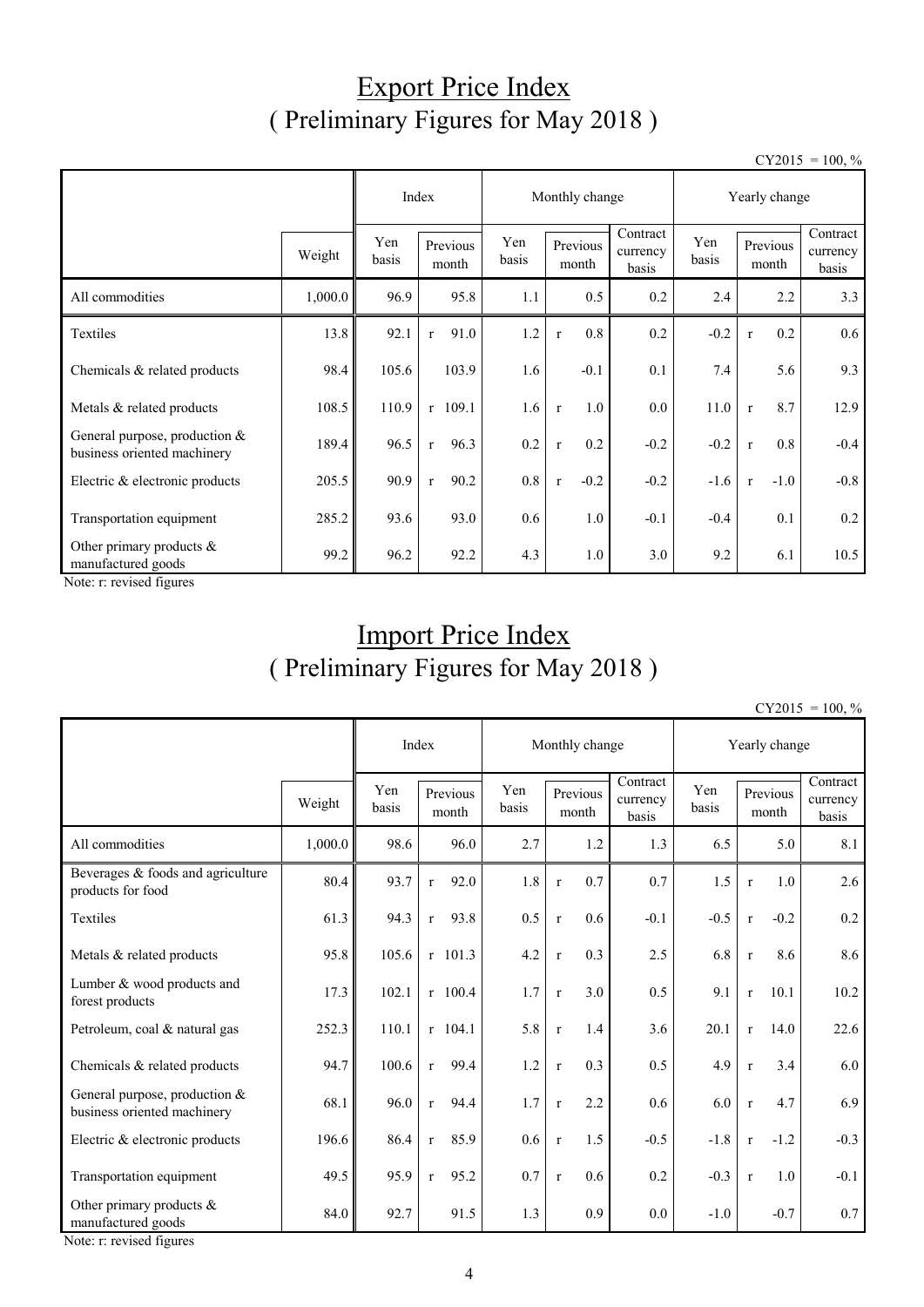# Index by Stage of Demand and Use ( Preliminary Figures for May 2018 )

 $CY2015 = 100, \%$ 

|               |                           |           | Index | Monthly         |                          | Yearly |                                  |  |  |
|---------------|---------------------------|-----------|-------|-----------------|--------------------------|--------|----------------------------------|--|--|
|               |                           | Weight    |       | change          | Previous month           | change | Previous month                   |  |  |
|               | Domestic demand products  | 1,000.000 | 100.4 | 1.1             | 0.4                      | 3.6    | 2.8                              |  |  |
|               | Domestic goods            | 744.660   | 101.1 | 0.6             | 0.2<br>r                 | 2.7    | 2.1                              |  |  |
|               | Imports                   | 255.340   | 98.6  | 2.7             | 1.2                      | 6.5    | 5.0                              |  |  |
| Raw materials |                           | 100.163   | 107.8 | 4.4             | 0.9                      | 12.3   | 9.3                              |  |  |
|               | Domestic goods            | 26.060    | 110.6 | 1.0             | $-0.9$<br>r              | 6.2    | 4.1                              |  |  |
|               | Imports                   | 74.103    | 106.8 | 5.6             | 1.5                      | 14.6   | 11.5                             |  |  |
|               | Intermediate materials    | 535.481   | 101.1 | 0.9             | 0.7<br>$\mathbf{r}$      | 4.2    | 3.6                              |  |  |
|               | Domestic goods            | 448.097   | 101.3 | 0.7             | 0.6<br>r                 | 3.8    | 3.3                              |  |  |
|               | Imports                   | 87.384    | 100.4 | 2.0             | 1.4<br>$\mathbf{r}$      | 6.9    | 5.5                              |  |  |
| Final goods   |                           | 364.356   | 97.4  | 0.5             | $-0.2$<br>$\mathbf{r}$   | 0.3    | $-0.2$                           |  |  |
|               | Domestic goods            | 270.503   | 99.8  | 0.4             | $-0.4$<br>$\mathsf{I}$ r | 0.7    | $-0.1$                           |  |  |
|               | Imports                   | 93.853    | 90.4  | 0.8             | 0.3<br>Ir                | $-0.8$ | $-0.4$                           |  |  |
|               | Capital goods             | 112.246   | 98.0  | 0.3             | 0.3                      | 0.3    | 0.0                              |  |  |
|               | Domestic goods            | 87.827    | 100.3 | 0.1             | 0.0<br>$\mathbf{r}$      | 0.5    | 0.1                              |  |  |
|               | Imports                   | 24.419    | 89.8  | 1.5             | 1.1<br>$\mathbf{r}$      | $-0.1$ | $-0.9$<br>١r                     |  |  |
|               | Consumer goods            | 252.110   | 97.1  | 0.5             | $-0.4$<br>$\mathbf{r}$   | 0.3    | $-0.2$                           |  |  |
|               | Domestic goods            | 182.676   | 99.5  | 0.5             | $-0.6$<br>r              | 0.7    | $-0.3$                           |  |  |
|               | Imports                   | 69.434    | 90.6  | $0.6 \text{ r}$ | 0.0                      | $-1.0$ | $-0.3$<br>$\mathsf{I}\mathbf{r}$ |  |  |
|               | Durable consumer goods    | 67.121    | 92.5  | $0.0\degree$    | 0.1<br>$\mathbf{r}$      | $-1.6$ | $-1.3$                           |  |  |
|               | Domestic goods            | 42.200    | 97.1  | 0.0 r           | 0.1                      | $-1.3$ | $-1.6$                           |  |  |
|               | Imports                   | 24.921    | 84.7  | $-0.1$          | 0.2<br>Ir.               | $-2.2$ | $-0.4$                           |  |  |
|               | Nondurable consumer goods | 184.989   | 98.7  | 0.7             | $-0.6$<br>$\mathbf{r}$   | 0.9    | 0.0                              |  |  |
|               | Domestic goods            | 140.476   | 100.3 | 0.7             | $-0.8$                   | 1.4    | 0.1                              |  |  |
|               | Imports                   | 44.513    | 93.9  | 0.9             | 0.0<br>$\mathbf r$       | $-0.3$ | $-0.3$<br><sup>r</sup>           |  |  |

Notes: 1. These indexes are compiled by reclassifying the "Producer Price Index excluding the consumption tax," "Export Price Index" and "Import Price Index" in terms of commodities' stage of demand or use of goods.

2. r: revised figures

#### (Index by Stage of Demand and Use)

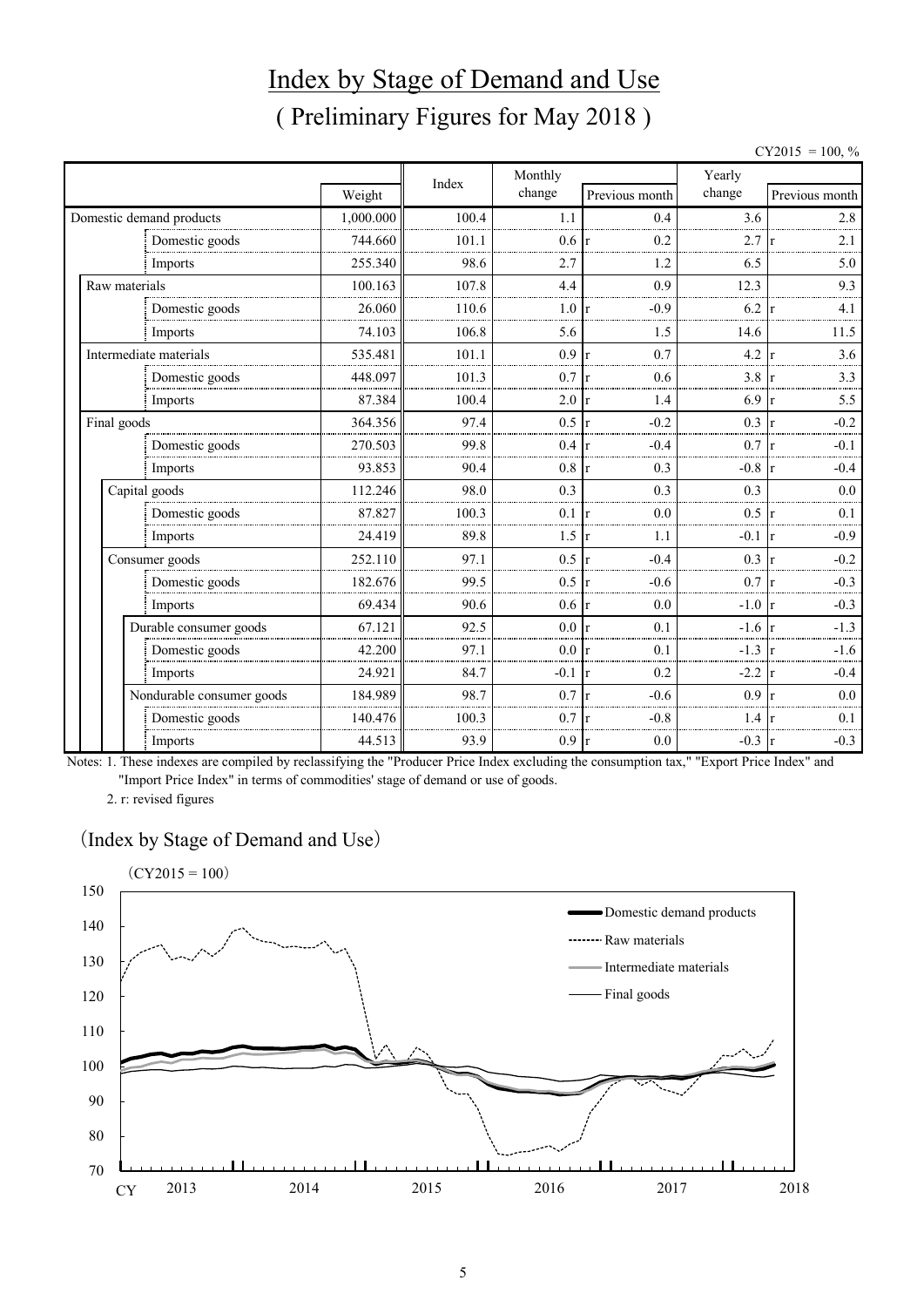# Producer Price Index using Chain-weighted Index Formula ( Preliminary Figures for May 2018 )

 $CY2015 = 100, \%$ 

|                                                | Weight  | Index | Monthly<br>change | Previous<br>month      | Yearly<br>change |              | Previous<br>month |
|------------------------------------------------|---------|-------|-------------------|------------------------|------------------|--------------|-------------------|
| All commodities                                | 1,000.0 | 101.1 | 0.6               | 0.1                    | 2.6              |              | 2.0               |
| excluding extra charges for summer electricity | 1,000.0 | 101.1 | 0.6               | 0.1                    | 2.6              |              | 2.0               |
| Beverages & foods                              | 141.6   | 100.3 | 0.0               | 0.4<br>$\mathbf r$     | 0.5              | $\mathbf{r}$ | 0.2               |
| Textile products                               | 9.6     | 100.7 | 0.1               | 0.1<br>$\mathbf r$     | 1.1              | $\mathbf r$  | 1.2               |
| Lumber & wood products                         | 9.2     | 105.6 | 0.0               | 0.2                    | 3.2              |              | 3.2               |
| Pulp, paper & related products                 | 27.7    | 101.7 | 0.0               | 0.4<br>$\mathbf r$     | 2.8              | $\mathbf r$  | 2.8               |
| Chemicals & related products                   | 89.2    | 96.9  | 1.0               | $-2.1$<br>$\mathbf r$  | 1.7              | $\mathbf r$  | 1.1               |
| Petroleum & coal products                      | 59.5    | 115.0 | 4.2               | 1.7<br>$\mathbf r$     | 19.2             | $\mathbf r$  | 11.5              |
| Plastic products                               | 38.2    | 96.5  | 0.1               | 0.3                    | 0.8              |              | 0.6               |
| Ceramic, stone & clay products                 | 23.3    | 100.7 | 0.0               | 0.9<br>$\mathbf r$     | 1.4              | $\mathbf r$  | $1.2\,$           |
| Iron & steel                                   | 51.7    | 108.0 | 0.4               | 0.8<br>$\mathbf r$     | 4.5              | $\mathbf r$  | 4.7               |
| Nonferrous metals                              | 27.1    | 104.2 | 1.1               | 0.7<br>$\mathbf r$     | 9.2              | $\mathbf r$  | 7.5               |
| Metal products                                 | 40.0    | 103.1 | 0.0               | 0.7                    | 1.9              |              | 2.4               |
| General purpose machinery                      | 27.2    | 100.5 | 0.5               | 0.2<br>$\mathbf r$     | 0.6              | $\mathbf r$  | 0.1               |
| Production machinery                           | 41.1    | 100.9 | 0.1               | 0.3<br>$\mathbf r$     | 0.9              | $\mathbf r$  | $-0.1$            |
| Business oriented machinery                    | 16.2    | 101.5 | 0.0               | $-1.2$<br>$\mathbf r$  | $-0.1$           | $\mathbf r$  | $-0.3$            |
| Electronic components & devices                | 24.5    | 97.8  | 0.0               | 0.4<br>$\mathbf r$     | 0.5              | $\mathbf{r}$ | $0.6\,$           |
| Electrical machinery & equipment               | 52.7    | 94.9  | $-0.1$            | 0.7                    | $-1.0$           |              | $-1.1$            |
| Information & communications equipment         | 20.8    | 97.3  | 0.0               | $-0.5$<br>$\mathbf r$  | $-1.0$           | $\mathbf{r}$ | $-0.9$            |
| Transportation equipment                       | 140.7   | 98.5  | $0.0\,$           | $\mathbf r$<br>$-0.1$  | $-0.2$           | $\mathbf r$  | $-0.2$            |
| Other manufacturing industry products          | 48.0    | 100.2 | $-0.1$            | 0.2                    | 0.3              |              | $0.4\,$           |
| Agriculture, forestry & fishery products       | 35.8    | 109.5 | 1.5               | $-0.1$<br>$\mathbf r$  | 3.4              | $\mathbf r$  | 2.0               |
| Minerals                                       | 3.9     | 97.3  | $0.0\,$           | $0.6\,$<br>$\mathbf r$ | 3.1              | $\mathbf r$  | 4.2               |
| Electric power, gas & water                    | 67.1    | 95.2  | 1.6               | 1.0<br>$\mathbf r$     | 5.0              | $\mathbf r$  | 6.0               |
| Scrap & waste                                  | 4.9     | 137.3 | 1.6               | $-4.9$                 | 24.5             |              | 13.4              |

Notes: 1. The index of "All commodities excluding extra charges for summer electricity" adjusts extra charges applied during summer season from July to September.

2. The indexes are based on the year 2015 weights.

3. r: revised figures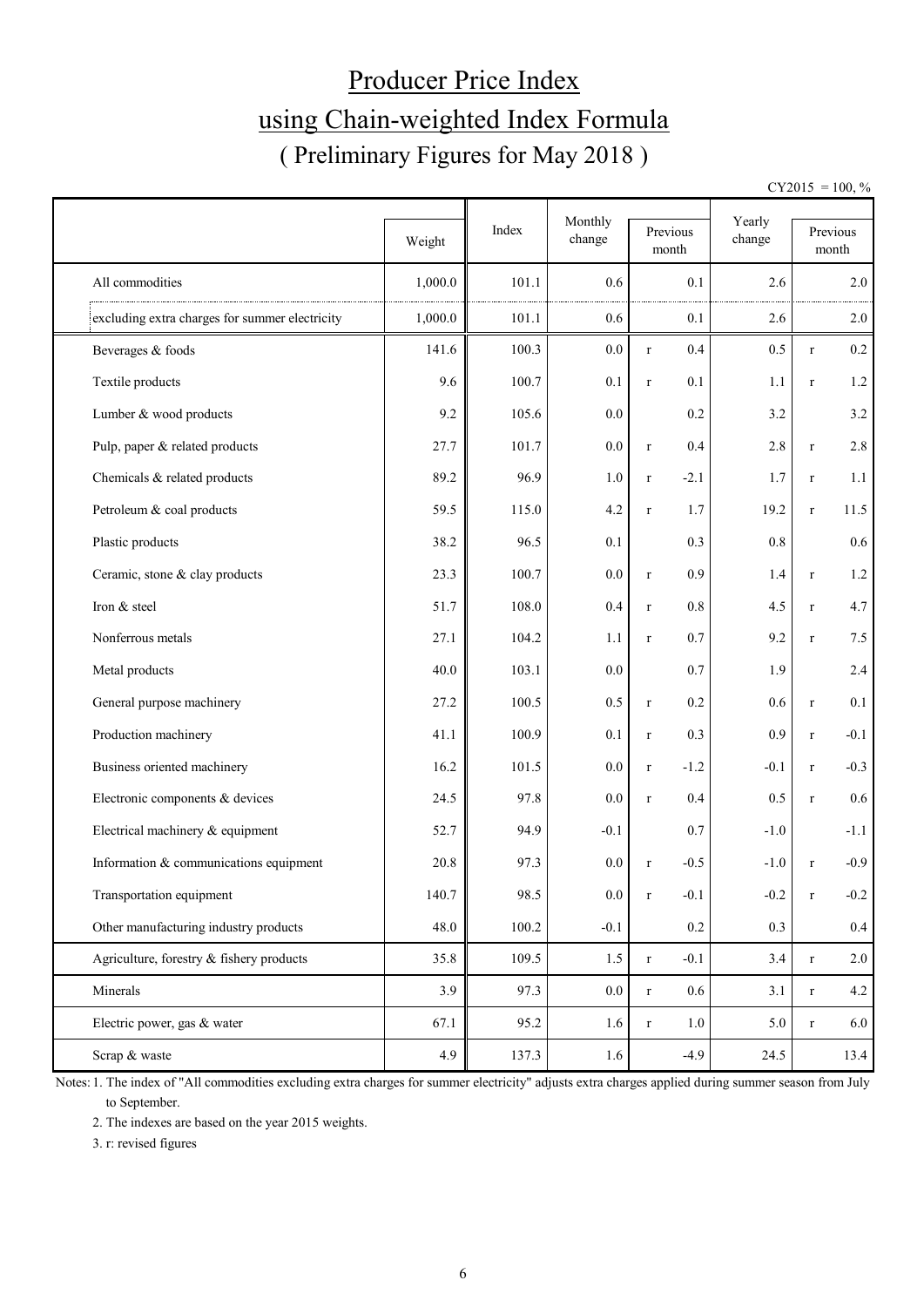### Corporate Goods Price Index Time Series Data

|           |                |                 |                                  |                  |                                           |                                  |                                                          |                                |                                    |                  |                                           |                                              |                                    |                          | $CY2015 = 100, \%$                        |  |
|-----------|----------------|-----------------|----------------------------------|------------------|-------------------------------------------|----------------------------------|----------------------------------------------------------|--------------------------------|------------------------------------|------------------|-------------------------------------------|----------------------------------------------|------------------------------------|--------------------------|-------------------------------------------|--|
|           |                |                 | Producer Price Index             |                  |                                           |                                  |                                                          | <b>Export Price Index</b>      |                                    |                  |                                           |                                              |                                    |                          |                                           |  |
|           |                | All commodities |                                  |                  |                                           |                                  | (Reference)<br>excluding extra<br>charges for summer     | All commodities<br>(yen basis) |                                    |                  |                                           | All commodities<br>(contract currency basis) |                                    |                          |                                           |  |
|           |                |                 | Monthly<br>(Quarterly)<br>change | Yearly<br>change | Change<br>from three<br>months<br>earlier | Monthly<br>(Quarterly)<br>change | electricity<br>Change<br>from three<br>months<br>earlier |                                | Monthly<br>(Quarterly)<br>change   | Yearly<br>change | Change<br>from three<br>months<br>earlier |                                              | Monthly<br>(Quarterly)<br>change   | Yearly<br>change         | Change<br>from three<br>months<br>earlier |  |
| <b>CY</b> | 2015           | 100.0           | $\qquad \qquad$                  | —                | —<br>—                                    | —<br>—                           |                                                          | 100.0                          | —                                  | —                | —<br>—                                    | 100.0                                        | $\overline{\phantom{0}}$           | $\overline{\phantom{0}}$ |                                           |  |
|           | 2016           | 96.5            |                                  | $-3.5$           |                                           |                                  |                                                          | 90.7                           | —                                  | $-9.3$           |                                           | 96.9                                         | —                                  | $-3.1$                   |                                           |  |
|           | 2017           | 98.7            |                                  | 2.3              | $\qquad \qquad \longleftarrow$            | —                                | —                                                        | 95.5                           |                                    | 5.3              | $\qquad \qquad -$                         | 100.2                                        | $\overline{\phantom{0}}$           | 3.4                      |                                           |  |
| <b>FY</b> | 2015           | 99.1            | $\overline{\phantom{0}}$         | —                | —                                         | -                                | $\overline{\phantom{0}}$                                 | 98.1                           | —                                  |                  |                                           | 98.6                                         | $\overline{\phantom{0}}$           |                          |                                           |  |
|           | 2016           | 96.7            | $\overline{\phantom{0}}$         | $-2.4$           | —                                         |                                  | $\overline{\phantom{0}}$                                 | 91.3                           | $\overline{\phantom{0}}$           | $-6.9$           | $\overline{\phantom{0}}$                  | 97.8                                         | —                                  | $-0.8$                   |                                           |  |
| 2017/     | 2017<br>Q2     | 99.3<br>98.4    | 0.5                              | 2.7<br>2.1       | $\equiv$                                  | 0.5                              | —<br>$\equiv$                                            | 95.7<br>94.1                   | $\overline{\phantom{0}}$<br>$-1.5$ | 4.8<br>4.4       | $\overline{\phantom{0}}$                  | 100.8<br>99.5                                | $\overline{\phantom{0}}$<br>$-0.3$ | 3.1<br>3.1               | —<br>$\overline{\phantom{0}}$             |  |
|           | Q <sub>3</sub> | 98.8            | 0.4                              | 2.8              | $\overbrace{\phantom{1232211}}$           | 0.2                              |                                                          | 94.9                           | 0.9                                | 8.3              |                                           | 99.9                                         | 0.4                                | 3.1                      |                                           |  |
|           | Q <sub>4</sub> | 99.7            | 0.9                              | 3.3              | —                                         | 1.1                              | $\overline{\phantom{0}}$                                 | 97.5                           | 2.7                                | 6.2              | $\overline{\phantom{0}}$                  | 101.6                                        | 1.7                                | 3.6                      |                                           |  |
| 2018/     | Q1             | 100.3           | 0.6                              | 2.5              |                                           | 0.6                              |                                                          | 96.2                           | $-1.3$                             | 0.7              |                                           | 102.4                                        | 0.8                                | 2.6                      |                                           |  |
| 2017/     | Apr.           | 98.4            | 0.2                              | 2.1              | 0.7                                       | 0.2                              | 0.7                                                      | 93.7                           | $-2.1$                             | 3.0              | $-2.0$                                    | 99.8                                         | $-0.5$                             | 3.5                      | 0.4                                       |  |
|           | May            | 98.4            | 0.0                              | 2.1              | 0.5                                       | 0.0                              | 0.5                                                      | 94.6                           | 1.0                                | 4.4              | $-0.7$                                    | 99.4                                         | $-0.4$                             | 3.0                      | $-0.4$                                    |  |
|           | June           | 98.5            | 0.1                              | 2.2              | 0.3                                       | 0.1                              | 0.3                                                      | 93.9                           | $-0.7$                             | 5.7              | $-1.9$                                    | 99.2                                         | $-0.2$                             | 2.8                      | $-1.1$                                    |  |
|           | July           | 98.7            | 0.2                              | 2.5              | 0.3                                       | 0.0                              | 0.1                                                      | 94.9                           | 1.1                                | 7.6              | 1.3                                       | 99.3                                         | 0.1                                | 2.5                      | $-0.5$                                    |  |
|           | Aug.           | 98.8            | 0.1                              | 2.9              | 0.4                                       | 0.0                              | 0.1                                                      | 94.4                           | $-0.5$                             | 8.4              | $-0.2$                                    | 99.9                                         | 0.6                                | 3.1                      | 0.5                                       |  |
|           | Sep.           | 99.0            | 0.2                              | 3.0              | 0.5                                       | 0.3                              | 0.3                                                      | 95.5                           | 1.2                                | 9.1              | 1.7                                       | 100.5                                        | 0.6                                | 3.6                      | 1.3                                       |  |
|           | Oct.           | 99.4            | 0.4                              | 3.5              | 0.7                                       | 0.6                              | 0.9                                                      | 97.3                           | 1.9                                | 9.8              | 2.5                                       | 101.3                                        | 0.8                                | 4.0                      | 2.0                                       |  |
|           | Nov.           | 99.8            | 0.4                              | 3.5              | 1.0                                       | 0.4                              | 1.3                                                      | 97.5                           | 0.2                                | 6.9              | 3.3                                       | 101.6                                        | 0.3                                | 3.6                      | 1.7                                       |  |
|           | Dec.           | 100.0           | 0.2                              | 3.0              | 1.0                                       | 0.2                              | 1.2                                                      | 97.8                           | 0.3                                | 2.4              | 2.4                                       | 101.8                                        | 0.2                                | 3.1                      | 1.3                                       |  |
| 2018/     | Jan.           | 100.3           | 0.3                              | 2.7              | 0.9                                       | 0.3                              | 0.9                                                      | 97.2                           | $-0.6$                             | 1.7              | $-0.1$                                    | 102.0                                        | 0.2                                | 2.6                      | 0.7                                       |  |
|           | Feb.           | 100.4           | 0.1                              | 2.6              | 0.6                                       | 0.1                              | 0.6                                                      | 96.1                           | $-1.1$                             | 0.8              | $-1.4$                                    | 102.5                                        | 0.5                                | 2.7                      | 0.9                                       |  |
|           | Mar.           | 100.3           | $-0.1$                           | 2.1              | 0.3                                       | $-0.1$                           | 0.3                                                      | 95.3                           | $-0.8$                             | $-0.4$           | $-2.6$                                    | 102.7                                        | 0.2                                | 2.4                      | 0.9                                       |  |
|           | Apr.           | 100.5           | 0.2                              | 2.1              | 0.2                                       | 0.2                              | 0.2                                                      | 95.8                           | 0.5                                | 2.2              | $-1.4$                                    | 102.5                                        | $-0.2$                             | 2.7                      | 0.5                                       |  |
|           | May            | 101.1           | 0.6                              | 2.7              | 0.7                                       | 0.6                              | 0.7                                                      | 96.9                           | 1.1                                | 2.4              | 0.8                                       | 102.7                                        | 0.2                                | 3.3                      | 0.2                                       |  |

|           |                |                                | Import Price Index               |                  |                                           |                 |                                  |                  |                                           | Foreign                                      |
|-----------|----------------|--------------------------------|----------------------------------|------------------|-------------------------------------------|-----------------|----------------------------------|------------------|-------------------------------------------|----------------------------------------------|
|           |                | All commodities<br>(yen basis) |                                  |                  |                                           | All commodities | (contract currency basis)        |                  |                                           | exchange<br>rate<br>\$/yen                   |
|           |                |                                | Monthly<br>(Quarterly)<br>change | Yearly<br>change | Change<br>from three<br>months<br>earlier |                 | Monthly<br>(Quarterly)<br>change | Yearly<br>change | Change<br>from three<br>months<br>earlier | Monthly<br>(Quarterly)<br>(Yearly)<br>change |
| <b>CY</b> | 2015           | 100.0                          |                                  |                  |                                           | 100.0           |                                  |                  |                                           | 14.4                                         |
|           | 2016           | 83.6                           |                                  | $-16.4$          |                                           | 90.2            |                                  | $-9.8$           |                                           | $-10.1$                                      |
|           | 2017           | 92.7                           |                                  | 10.9             |                                           | 98.1            |                                  | 8.8              |                                           | 3.1                                          |
| <b>FY</b> | 2015           | 95.5                           |                                  |                  |                                           | 95.9            |                                  |                  |                                           | 9.3                                          |
|           | 2016           | 85.4                           |                                  | $-10.6$          |                                           | 92.5            |                                  | $-3.5$           |                                           | $-9.8$                                       |
|           | 2017           | 93.6                           |                                  | 9.6              |                                           | 99.8            |                                  | 7.9              |                                           | $2.3\,$                                      |
| 2017/     | Q2             | 91.7                           | $-1.0$                           | 11.7             |                                           | 97.8            | 0.4                              | 10.0             |                                           | $-2.2$                                       |
|           | Q <sub>3</sub> | 91.0                           | $-0.8$                           | 12.8             |                                           | 96.8            | $-1.0$                           | 6.5              |                                           | $-0.1$                                       |
|           | Q4             | 95.6                           | 5.1                              | 11.0             |                                           | 100.5           | 3.8                              | 8.2              |                                           | 1.8                                          |
| 2018/     | Q1             | 96.1                           | 0.5                              | 3.8              |                                           | 104.1           | 3.6                              | 6.9              |                                           | $-4.1$                                       |
| 2017/     | Apr.           | 91.4                           | $-2.0$                           | 10.9             | $-0.8$                                    | 98.2            | $-0.2$                           | 11.3             | 2.2                                       | $-2.6$                                       |
|           | May            | 92.6                           | 1.3                              | 12.4             | 0.1                                       | 98.1            | $-0.1$                           | 10.7             | 0.5                                       | 1.9                                          |
|           | June           | 91.0                           | $-1.7$                           | 11.5             | $-2.5$                                    | 97.1            | $-1.0$                           | $8.0\,$          | $-1.3$                                    | $-1.2$                                       |
|           | July           | 91.2                           | 0.2                              | 11.9             | $-0.2$                                    | 96.2            | $-0.9$                           | 5.9              | $-2.0$                                    | 1.4                                          |
|           | Aug.           | 90.1                           | $-1.2$                           | 12.8             | $-2.7$                                    | 96.5            | 0.3                              | 6.4              | $-1.6$                                    | $-2.2$                                       |
|           | Sep.           | 91.8                           | 1.9                              | 13.8             | 0.9                                       | 97.8            | 1.3                              | 7.4              | 0.7                                       | 0.7                                          |
|           | Oct.           | 94.3                           | 2.7                              | 15.6             | 3.4                                       | 99.2            | 1.4                              | 8.9              | 3.1                                       | 2.0                                          |
|           | Nov.           | 95.3                           | 1.1                              | 10.4             | 5.8                                       | 100.3           | 1.1                              | 6.9              | 3.9                                       | 0.0                                          |
|           | Dec.           | 97.1                           | 1.9                              | 7.3              | 5.8                                       | 102.0           | 1.7                              | 8.9              | 4.3                                       | 0.1                                          |
| 2018/     | Jan.           | 96.7                           | $-0.4$                           | 5.0              | 2.5                                       | 103.0           | 1.0                              | 7.2              | 3.8                                       | $-1.9$                                       |
|           | Feb.           | 96.6                           | $-0.1$                           | 4.4              | 1.4                                       | 104.9           | 1.8                              | 7.5              | 4.6                                       | $-2.6$                                       |
|           | Mar.           | 94.9                           | $-1.8$                           | 1.7              | $-2.3$                                    | 104.4           | $-0.5$                           | 6.1              | 2.4                                       | $-1.8$                                       |
|           | Apr.           | 96.0                           | 1.2                              | 5.0              | $-0.7$                                    | 104.6           | 0.2                              | 6.5              | 1.6                                       | 1.3                                          |
|           | May            | 98.6                           | 2.7                              | 6.5              | 2.1                                       | 106.0           | 1.3                              | 8.1              | 1.0                                       | 2.1                                          |

 $CY2015 = 100, \%$ 

Note: A negative change in the "Foreign exchange rate" indicates an appreciation of the yen.